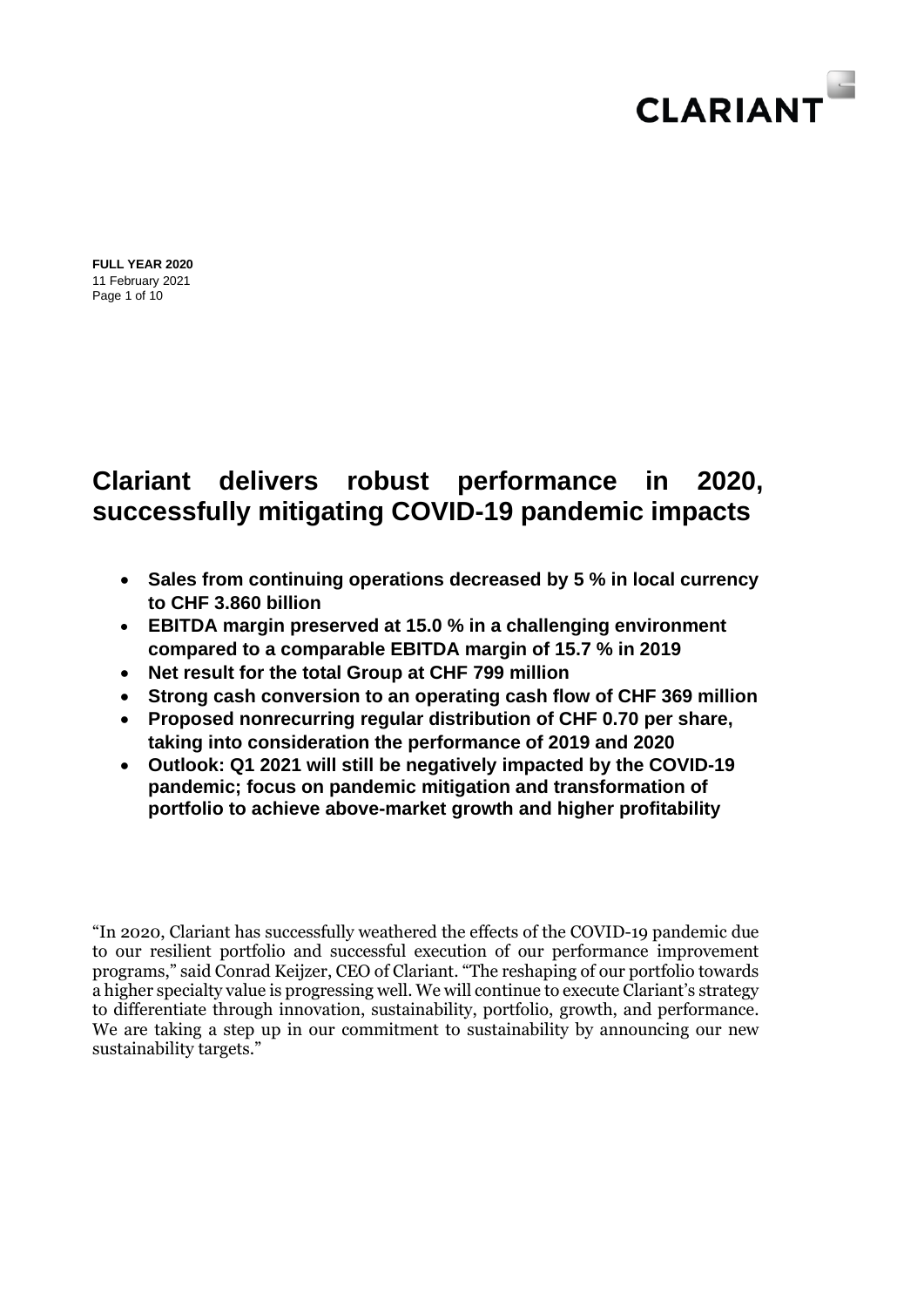

## **Key Financial Data**

| <b>Continuing operations</b>              |         | <b>Fourth Quarter</b> |         |        | <b>Full Year</b> |             |       |        |
|-------------------------------------------|---------|-----------------------|---------|--------|------------------|-------------|-------|--------|
| in CHF million                            | 2020    | 2019                  | $%$ CHF | $%$ LC | 2020             | 2019        | % CHF | $%$ LC |
| Sales                                     | 1 0 2 2 | 1 1 2 7               | -9      | $-2$   | 3860             | 4 3 9 9     | $-12$ | -5     |
| <b>EBITDA</b>                             | 159     | 208                   | -24     |        | 578              | 461 $(1)$   | 25    |        |
| - margin                                  | 15.6 %  | 18.5 %                |         |        | 15.0 %           | 10.5 %      |       |        |
| EBITDA before exceptional items           | 173     | 216                   | -20     |        | 619              | 740         | -16   |        |
| - margin                                  | 16.9 %  | 19.2 %                |         |        | 16.0%            | 16.8%       |       |        |
| <b>EBIT</b>                               |         |                       |         |        | 298              | $165^{(1)}$ |       |        |
| Net result from continuing operations     |         |                       |         |        | 116              | $-34(1)$    |       |        |
| Net result $(2)$                          |         |                       |         |        | 799              | $38^{(1)}$  |       |        |
| Operating cash flow (2)                   |         |                       |         |        | 369              | 509         |       |        |
| Number of employees as of 31 December (2) |         |                       |         |        | 13 2 35          | 17 223      |       |        |
| Discontinued operations <sup>(3)</sup>    |         |                       |         |        |                  |             |       |        |
| Sales                                     | 200     | 490                   | $-59$   | $-55$  | 1 3 3 0          | 2 1 2 7     | $-37$ | $-32$  |
| Net result from discontinued operations   |         |                       |         |        | 683              | 72          |       |        |

(1) Including a CHF 231 million provision for a competition law investigation by the European Commission; excluding provision: EBITDA after exceptional items at CHF 692 million, comparable EBITDA margin 15.7 %

(2) Total Group including discontinued operations

(3) Healthcare Packaging divested on October 31, 2019, Masterbatches divested on July 1, 2020

## **Full Year 2020 – Clariant's 2020 robust results due to its focused specialty chemicals portfolio and execution of performance programs**

Muttenz, February 11, 2021 – Clariant, a focused, sustainable and innovative specialty chemical company, today announced full year 2020 continuing operations sales of CHF 3.860 billion, compared to CHF 4.399 billion in 2019. This corresponds to a decrease of 5 % in local currency and 12 % in Swiss francs due to depreciating currencies versus the Swiss franc. Pricing had a positive impact on the Group. However, the modest sales increase in Business Area Catalysis could not offset the lower volumes in Care Chemicals due to diminished Aviation activities and in Natural Resources due to depressed Oil demand.

In an unprecedentedly weak environment marked by COVID-19, oil oversupply and adverse currency volatility, the full year 2020 results exhibited a notable robustness. The 15.0 % EBITDA margin in full year 2020 was slightly above the nine month 2020 average of 14.8 %, as anticipated. These results therefore clearly reflect the superiority of Clariant's specialty portfolio as well as the effectiveness of Clariant's business continuity programs and performance measures. Amid the COVID-19 pandemic, Clariant was able to preserve business continuity through stringent safety and contingency measures, thus avoiding disruption while cooperating closely with customers and suppliers along the value chains. Clariant also ran special mitigation programs to assure strong cash flow generation via working capital reduction, non-strategic capex cuts and spend avoidance. In addition, Clariant relaunched its efficiency program in continuing operations with a reduction of approximately 600 positions to generate annual savings of CHF 50 million. In discontinued operations, the efficiency program progressed to reduce an excess of 200 positions for savings of CHF 20 million. Rightsizing measures were also initiated to reduce or transfer approximately 1,000 positions to avoid remnant cost subsequent to the conclusion of the divestments. The efficiency programs already contributed with CHF 20 million in continuing operations and CHF 8 million in discontinued operations in 2020 and are anticipated to be fully implemented by 2022.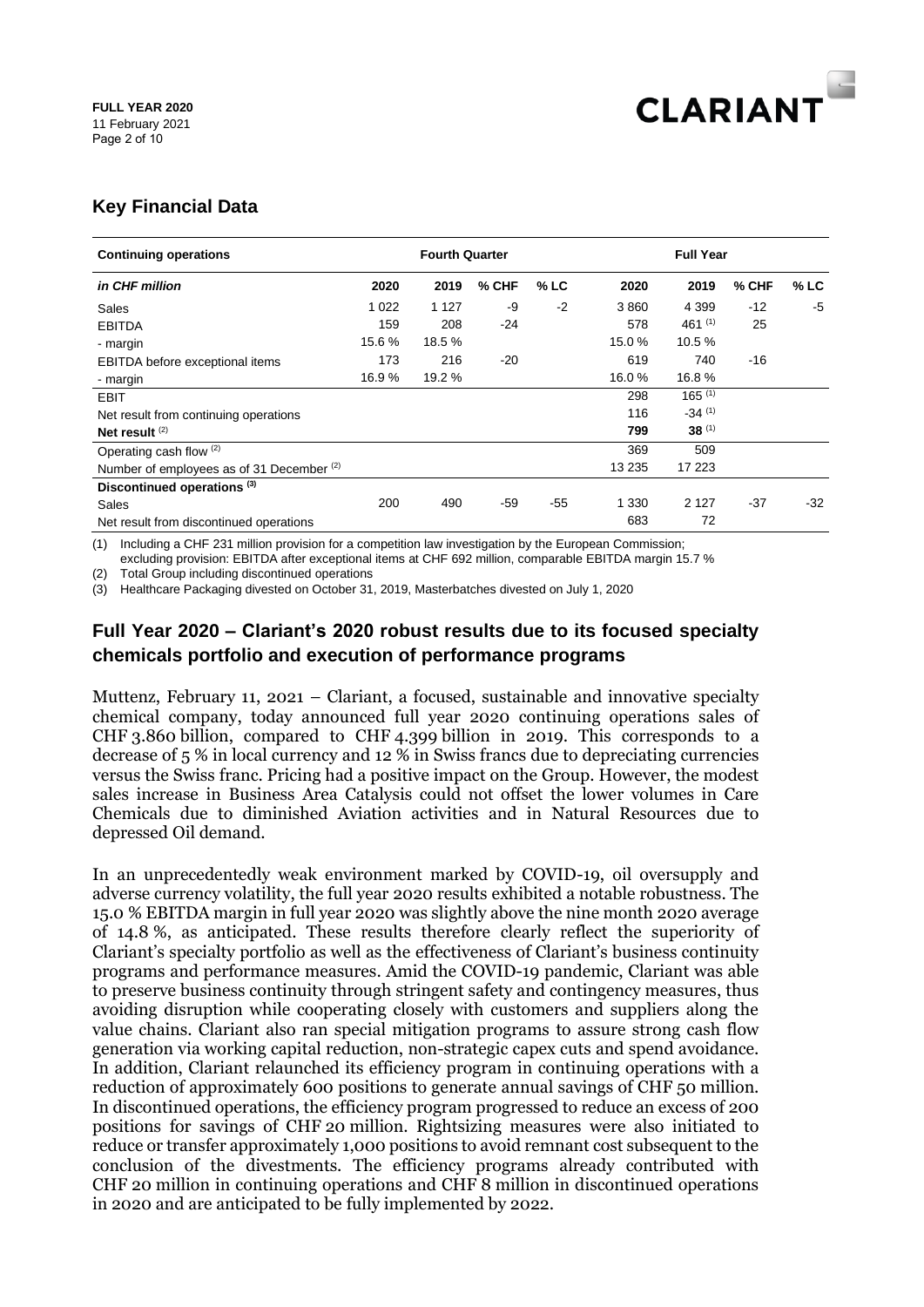

Page 3 of 10 **FULL YEAR 2020** 11 February 2021

From a regional perspective, Asia remained resilient, growing sales by 4 % with notable growth in India while China increased sales by 6 % in local currencies. Latin America also increased revenues by 7 % in local currency. Sales in Europe declined by 8 %, followed by the Middle East & Africa, where sales were down 13 %. The 14 % slowdown in North America was attributable to lower demand in the Aviation business and Oil Services.

Catalysis reported slight sales growth of 1 % in local currency, reflecting a sequential improvement throughout 2020 after a slow start in the first quarter. Resilient Petrochemicals sales and a significantly increased contribution from emission-control catalysts in India contributed positively. Excluding the feeble Aviation business in the first and fourth quarter, Care Chemicals sales reflected a positive development (reported -5 %). The 8 % sales decrease in Natural Resources is attributable in particular to lower volumes in oil and in the industrial applications amid softer demand during the COVID-19 pandemic.

Full year 2020 continuing operations EBITDA reached CHF 578 million due to the weaker sales in COVID-19-exposed segments, but particularly the difficult environment in Aviation and Oil. This development, amplified by weakening currencies, contributed to the absolute EBITDA contraction, resulting in an EBITDA margin decline to 15.0 % from 15.7 % (reported 10.5 %) in the previous year when excluding the one-off CHF 231 million provision, which was booked in the second quarter of 2019.

In Care Chemicals, profitability improved due to growth in Consumer Care in tandem with stringent margin and cost management. The EBITDA margin in Catalysis declined as a result of the less favorable product mix, particularly in the first and fourth quarter, and the efficiency program provision. Natural Resources profitability weakened as a result of the challenging environment but was close to the prior year on an underlying basis.

In 2020, the net result for the total Group increased to CHF 799 million from CHF 38 million in the previous year. The gain on the disposal of the Masterbatches business of CHF 723 million as well as the partial reversal of CHF 55 million of the EU fine provision had a positive impact. The net result was negatively affected by the volumedriven weaker absolute profit, negative currency effects as well as expenses for the efficiency and rightsizing programs. The expenses of these performance improvement programs in 2020 are approximately CHF 141 million which is broken down as CHF 49 million (efficiency) in the continuing operations and CHF 92 million (incl. CHF 68 million for rightsizing and CHF 24 million for efficiency) in the discontinued operations.

Operating cash flow for the Group declined to CHF 369 million from CHF 509 million in the previous year due to the payment of a fine issued by the European Commission of CHF 166 million and due to the absolute contraction from adverse currencies and demand decline. Excluding the payment of this fine, the operating cash flow for the Group rose to CHF 535 million based on a high cash conversion driven by the execution of the performance measures.

Net debt for the total Group decreased to CHF 1.040 billion versus CHF 1.372 billion recorded at the end of 2019, supported by the strong operating cash flow generation as well as the remaining Masterbatches disposal proceeds post the extraordinary dividend. With the latter, Clariant is funding the European Commission fine, the restructuring program and investments in the transformation towards its mid-term targets.

The Board of Directors recommends a regular distribution of CHF 0.70 per share to the Annual General Meeting based on the Group's solid combined performance in 2019 and 2020. This proposal should not be interpreted as a recurring distribution as the proposed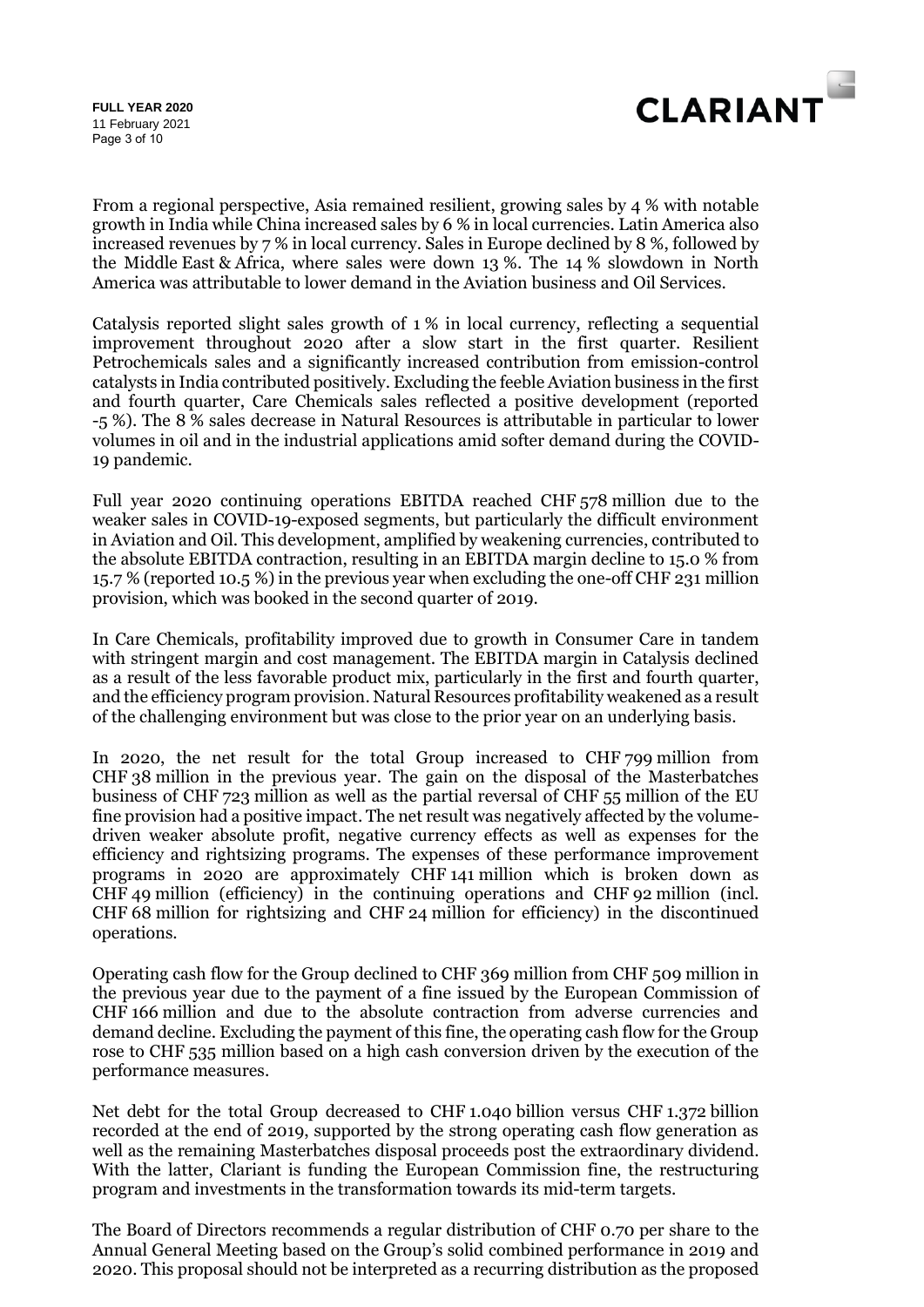Page 4 of 10 **FULL YEAR 2020** 11 February 2021



amount takes into consideration the Group's performance of the past two fiscal years, the withholding of the ordinary dividend in 2020 as well as all shareholder commitments. The distribution is proposed to be made from a share capital decrease by way of a par value reduction.

#### **Fourth Quarter 2020 – Strongest quarterly results of the year 2020**

In the fourth quarter of 2020, sales from continuing operations declined by 2 % in local currency and by 9 % in Swiss francs to CHF 1.022 billion. Care Chemicals and Natural Resources were negatively affected by lower volumes, which were partially mitigated by the strong growth in Catalysis.

On a regional basis, the expansion in Asia was lifted by high double-digit growth in India as well as in South Korea, while revenue growth in Latin America and Europe also progressed in local currency. In contrast, sales in North America declined in doubledigits, largely due to a difficult environment in the Oil Services business as well as the feeble Aviation business in Care Chemicals. Sales in the smallest region, the Middle East & Africa also decreased sharply.

Catalysis sales improved by 12 % in local currency, mainly attributable to a profound sales increase in emission-control catalysts in India as well as an improvement in Specialty Catalysts and Petrochemicals. Care Chemicals reported a 4 % sales decrease as a result of the difficult environment for Aviation in the main European and North American markets. Sales in Natural Resources declined by 8 % in local currency as a strong recovery in Additives as well as resilient demand in Functional Minerals could not offset the decline in Oil and Mining Services.

The continuing operations EBITDA decreased by 24 % in Swiss francs to CHF 159 million, including the disadvantageous currency effects, and the margin declined to 15.6 % from 18.5 % given a very high comparison base in the previous year. Nevertheless, the margin run rate in the fourth quarter improved over the 14.8 % generated in the first nine months of 2020. Despite the softer Aviation business, the profitability advanced in Care Chemicals, driven by a more favorable product mix and stringent margin management. The EBITDA declined significantly in Catalysis as a result of the lofty comparison base in the previous year and a proportionally higher sales contribution from lower-margin businesses. Natural Resources' profitability weakened due to the continued difficult environment in Oil Services and Refinery.

## **Discontinued operations**

For the full year 2020, sales in discontinued operations declined by 32 % in local currency and by 37 % in Swiss francs. On a like-for-like basis, excluding Healthcare Packaging sales from the full year 2019 as well as the Masterbatches sales from the second half of 2019, sales in local currency slightly decreased by 3 % as a result of the difficult economic environment amid COVID-19. In the fourth quarter, like-for-like Pigments sales increased by 1 % in local currency.

For the full year 2020, the EBITDA margin was positively impacted by the gain on the disposal of the Masterbatches business in the third quarter of 2020. In the fourth quarter, the EBITDA margin was negatively influenced by the CHF 68 million provision for the rightsizing program. Excluding the effect of this provision, the EBITDA margin increased slightly compared to the previous year.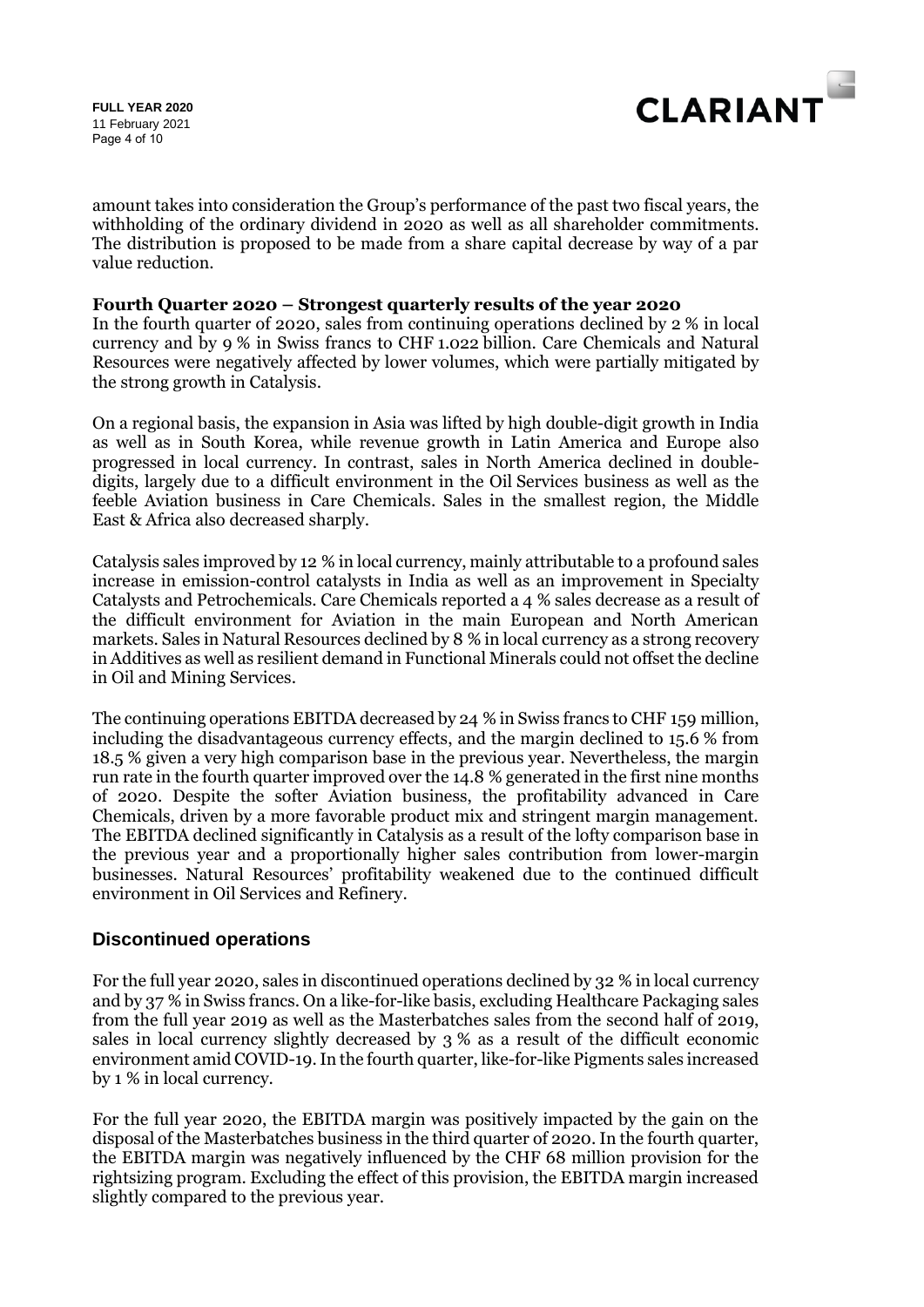Page 5 of 10 **FULL YEAR 2020** 11 February 2021



## **Outlook – Focus on specialty portfolio and performance improvement to achieve above-market growth, higher profitability and stronger cash generation in the mid-term**

Clariant anticipates that the COVID-19 pandemic will still negatively impact sales, especially in Natural Resources, in the first quarter of 2021 versus the pre-COVID-19 comparable base in the first quarter of 2020. Despite rising feedstock prices Clariant aims to defend its margin levels in the first quarter of 2021 versus the prior year and will continue to focus on the safety of its employees, support to its communities, business continuity to its customers and stringent execution of its performance programs. This will be the fundament for taking the next step in 2021 to achieve above-market growth, higher profitability, and stronger cash generation in the mid-term.

Clariant is executing its five-pillar strategy by focusing on innovation, adding value with sustainability, repositioning the portfolio, intensifying growth – particularly in Asia and China – and improving performance. The Group is strengthening its Environmental, Social and Governance ambitions in order to lead through sustainability and innovation. This becomes particularly evident in the increased ambition of  $CO<sub>2</sub>$  reduction from base year 2019 until 2030 by 40 % for scope 1 and 2. In addition, Clariant is introducing the  $CO<sub>2</sub>$  reduction by 14 % for scope 3 as a new target. In addition to these targets, Clariant is launching solutions to improve the  $CO<sub>2</sub>$  footprint of its customers (handprint), such as the sunliquid**®** investment. Clariant is committed to reducing climate change and contributing to the United Nations Sustainable Development Goals.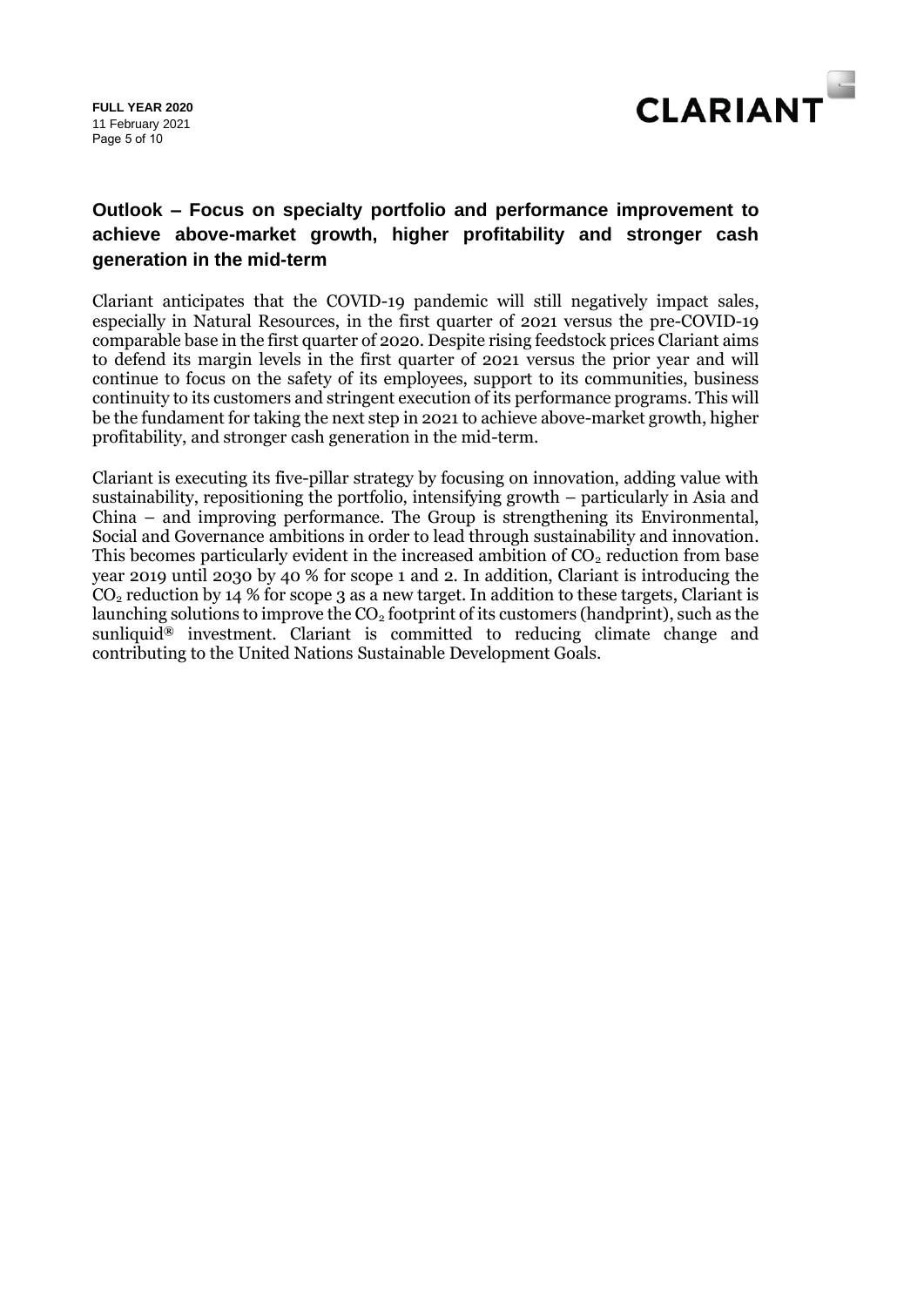

# **Business Discussion**

## **Business Area Care Chemicals**

| in CHF million                  |        | <b>Fourth Quarter</b> |         | <b>Full Year</b> |        |        |         |        |
|---------------------------------|--------|-----------------------|---------|------------------|--------|--------|---------|--------|
|                                 | 2020   | 2019                  | $%$ CHF | $%$ LC           | 2020   | 2019   | $%$ CHF | $%$ LC |
| Sales                           | 347    | 388                   | $-11$   | $-4$             | 1411   | 1 600  | $-12$   | -5     |
| <b>EBITDA</b>                   | 75     | 70                    |         |                  | 267    | 282    | -5      |        |
| - margin                        | 21.6 % | 18.0%                 |         |                  | 18.9 % | 17.6 % |         |        |
| EBITDA before exceptional items | 78     | 70                    | 11      |                  | 274    | 285    | $-4$    |        |
| - margin                        | 22.5 % | 18.0%                 |         |                  | 19.4 % | 17.8%  |         |        |

#### **Sales**

For the full year 2020, sales in the Care Chemicals Business Area reflected a positive development excluding the Aviation business effect amid COVID-19, yet reported a 5 % decrease in local currency and declined by 12 % in Swiss francs due to depreciating currencies versus the Swiss franc. Consumer Care sales increased in a high single-digit range, attributable to double-digit sales expansion in Crop Solutions and a solid progression in Personal Care as well as Home Care. Industrial Applications sales developed less favorably, primarily due to a severe drop in the Aviation business in the first and fourth quarter given the curtailed air traffic situation.

Sales in Latin America and the Middle East & Africa reflected strong progress in local currency, while sales in Asia also grew slightly. The developments in North America and Europe were negatively impacted by the particularly weak Aviation business.

In the fourth quarter of 2020, sales in Care Chemicals decreased by 4 % in local currency and were 11 % lower in Swiss francs. The positive development in Consumer Care and Coatings was not sufficient to fully offset the decline in Industrial Applications as the Aviation industry was heavily impacted by substantial flight reductions caused by the COVID-19 pandemic.

## **EBITDA Margin**

The EBITDA margin for the full year 2020 increased to 18.9 % from 17.6 %. The weaker top-line development was countered by rigorous margin and cost measures while a more attractive product mix with proportionally more sales in Consumer Care also elevated the margin.

In the fourth quarter of 2020, the EBITDA margin advanced to 21.6 % from 18.0 %, driven by a more favorable product mix and stringent margin management to offset the declining sales, mainly caused by low demand in Aviation.

## **Clariant Insight**

CleanHanced is Clariant's topical Home Care concept, which tackles the following three pertinent trends with key technologies: connectivity, sustainability and individuality. The latter is addressed with the multifunctional Aristocare® Smart, Clariant's best-in-class surface modification polymer, which makes the cleaning of hydrophilic surfaces such as ceramics, glass, and stainless steel more convenient. Aristocare® Smart allows water to drain more quickly, resulting in spotless drying without limescale buildup. In addition, Aristocare® Smart supports homogeneous distribution and guarantees a more brilliant and streak-free surface that stays cleaner for longer and helps to reduce cleaning time.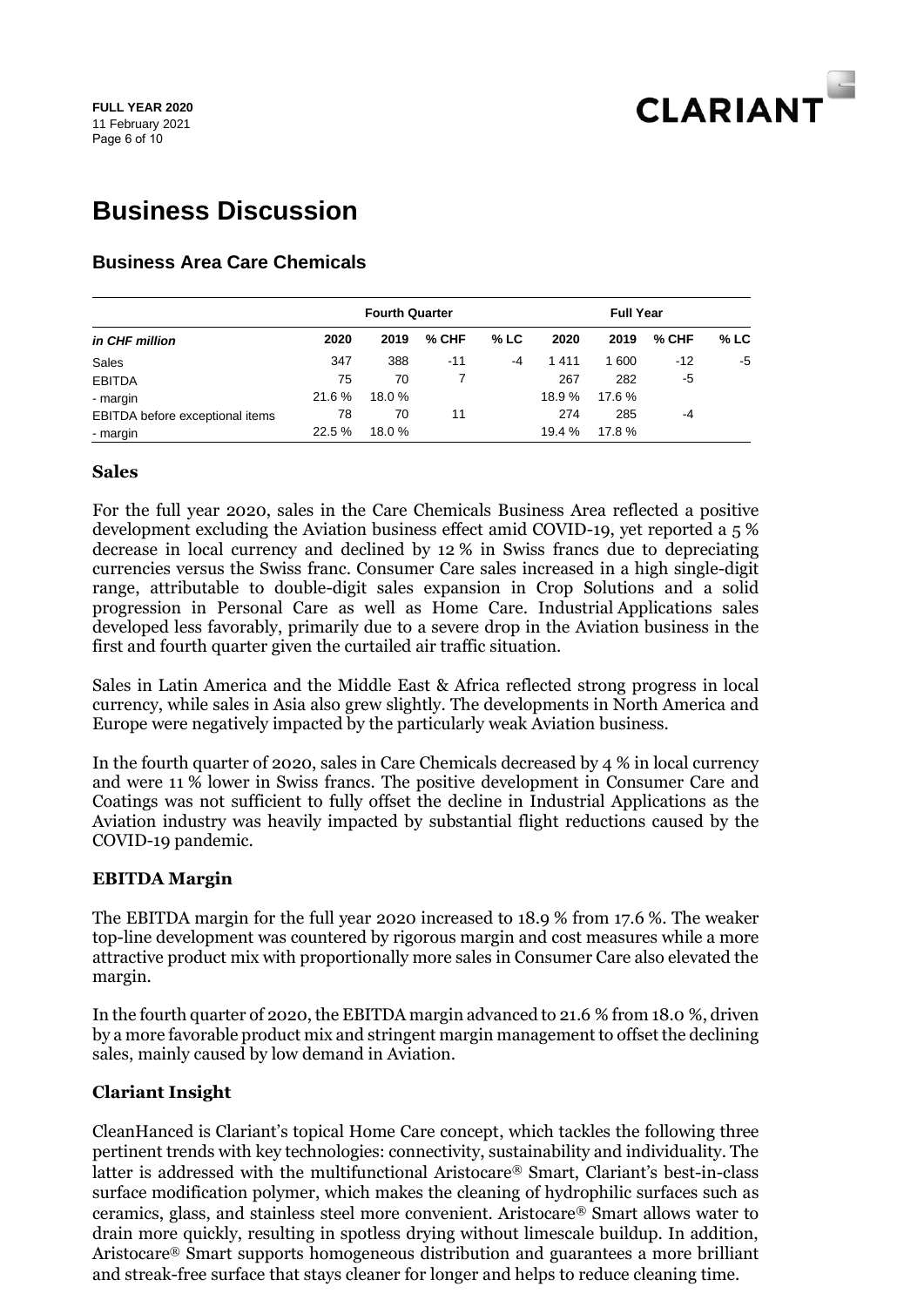

## **Business Area Catalysis**

|                                 |        | <b>Fourth Quarter</b> |         | <b>Full Year</b> |        |        |       |        |
|---------------------------------|--------|-----------------------|---------|------------------|--------|--------|-------|--------|
| in CHF million                  | 2020   | 2019                  | $%$ CHF | $%$ LC           | 2020   | 2019   | % CHF | $%$ LC |
| Sales                           | 280    | 266                   | 5       | 12               | 879    | 925    | -5    | 1      |
| <b>EBITDA</b>                   | 58     | 84                    | -31     |                  | 168    | 212    | -21   |        |
| - margin                        | 20.7 % | 31.6 %                |         |                  | 19.1 % | 22.9%  |       |        |
| EBITDA before exceptional items | 60     | 85                    | -29     |                  | 178    | 218    | -18   |        |
| - margin                        | 21.4 % | 32.0 %                |         |                  | 20.3 % | 23.6 % |       |        |

## **Sales**

For the full year 2020, sales in the Catalysis Business Area progressed by 1 % in local currency, whereas depreciating currencies led to a 5 % decline in Swiss francs. Most areas were negatively influenced by the generally weak demand environment in the chemical industry, though sales in Petrochemicals were resilient. In the second half of 2020, the sales contribution from emission-control catalysts in India for use with motorized scooters increased significantly due to the COVID-19 pandemic.

The sales development benefited from increased demand in Asia, India in particular and China as well. Catalysis saw solid growth in Europe and Latin America, which compensated for declines in North America and the Middle East & Africa.

In the fourth quarter of 2020, sales exceeded the high levels reported in the previous year by 12 % in local currency and by 5 % in Swiss francs, driven by a profound increase in sales from emission-control catalysts in India as well as higher demand in Specialty Catalysts and a robust development in Petrochemicals.

## **EBITDA Margin**

The EBITDA margin for the full year 2020 decreased to 19.1 % from 22.9 % as a result of the product mix effects in the first and fourth quarter of 2020, as well as the efficiency program provision.

In the fourth quarter, the EBITDA margin decreased to 20.7 % from a particularly high 31.6 % in the previous year due to the proportionally higher sales contribution from lower margin businesses, in particular from emission-control catalysts.

## **Clariant Insight**

In February 2021, Clariant signed its fifth license agreement, its second in China, for its sunliquid**®** cellulosic ethanol technology with Harbin Hulan Sino-Dan Jianye Bio-Energy, a Chinese green energy company. With a planned annual production capacity of 25,000 tons of cellulosic ethanol, this plant will be one of the first 2G biofuel plants to be built in the Heilongjiang Province. China intends to establish a nationwide mandate to achieve a 10 % renewable ethanol content in transportation fuels with several provinces, such as Heilongjiang, having a binding mandate already in place. Cellulosic ethanol is an advanced, truly sustainable, and carbon-neutral biofuel that can be readily blended into conventional fuel and can be used in today's car infrastructure. This cooperation is another major step towards the commercialization of sunliquid**®** technology for biofuels.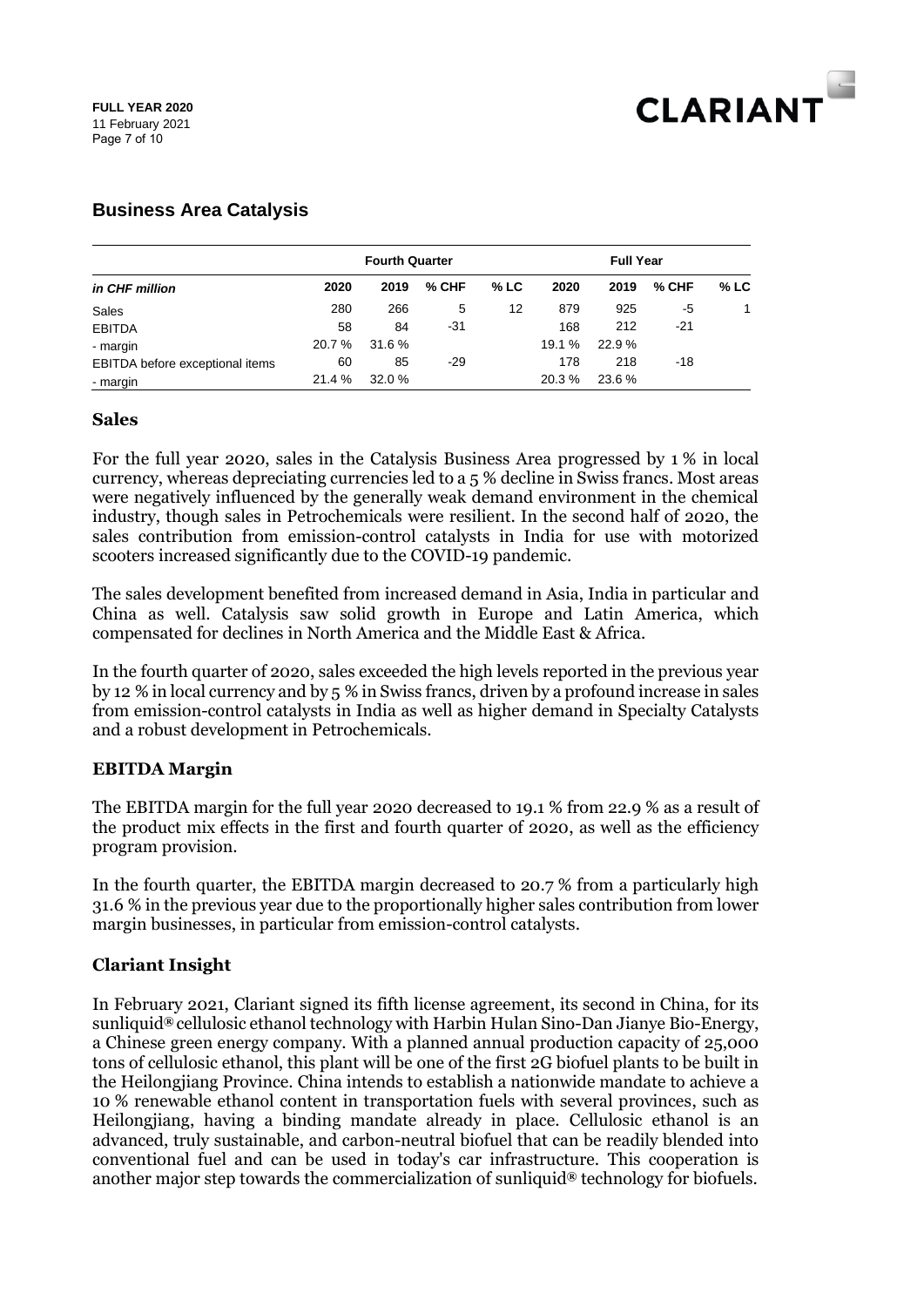

|                                 | <b>Fourth Quarter</b> |        |         |        | <b>Full Year</b> |        |         |        |
|---------------------------------|-----------------------|--------|---------|--------|------------------|--------|---------|--------|
| in CHF million                  | 2020                  | 2019   | $%$ CHF | $%$ LC | 2020             | 2019   | $%$ CHF | $%$ LC |
| Sales                           | 395                   | 473    | -16     | -8     | 1570             | 1874   | -16     | -8     |
| <b>EBITDA</b>                   | 58                    | 86     | $-33$   |        | 218              | 305    | -29     |        |
| - margin                        | 14.7 %                | 18.2 % |         |        | 13.9 %           | 16.3 % |         |        |
| EBITDA before exceptional items | 61                    | 87     | -30     |        | 244              | 308    | -21     |        |
| - margin                        | 15.4 %                | 18.4 % |         |        | 15.5 %           | 16.4 % |         |        |

## **Business Area Natural Resources**

#### **Sales**

For the full year 2020, sales in the Business Area Natural Resources decreased by 8 % in local currency as a result of the challenging environment attributable to the oversupply in the oil market and the COVID-19 pandemic, and by 16 % in Swiss francs due to depreciating currencies versus the Swiss franc.

The Oil and Mining Services business reported a low double-digit sales decline in local currency. Mining Solutions reflected positive expansion; however, the development in Oil Services and Refinery weakened more significantly. The sales contraction was most pronounced in North America with the other regions reporting single-digit decreases.

Sales in Functional Minerals decreased slightly in local currency. Lower demand in the automotive sector negatively impacted Foundry, which was partially offset by resilient growth in Purification, driven by the edible oils business.

Sales in Additives decreased at a mid-single-digit rate in local currency for the full year 2020 as the business faced lower demand in automotive, coatings and fiber markets amid the COVID-19 pandemic. However, all business lines saw demand pick up towards the end of the year.

In the fourth quarter of 2020, sales in Natural Resources declined by 8 % in local currency and 16 % in Swiss francs. The Additives business reflected a strong recovery, growing at a mid-single-digit rate in local currency, augmented by positive sales expansion in Functional Minerals. Sales in Oil and Mining Services declined in a double-digit range, mainly hampered by a significant drop in Oil Services in North America.

#### **EBITDA Margin**

For the full year 2020, the EBITDA margin declined to 13.9 % from 16.3 % as a result of lower volumes attributable to the weaker demand environment resulting from the COVID-19 pandemic and also the efficiency program provision, which was booked in the second quarter of 2020. When excluding exceptional items, the underlying margin was in the range of the previous year's level due to the strong cost reduction in 2020.

In the fourth quarter, the EBITDA margin decreased to 14.7 % compared to a particularly high comparison base of 18.2 % in the previous year. The decline is largely attributable to the continued difficult environment in Oil Services and Refinery.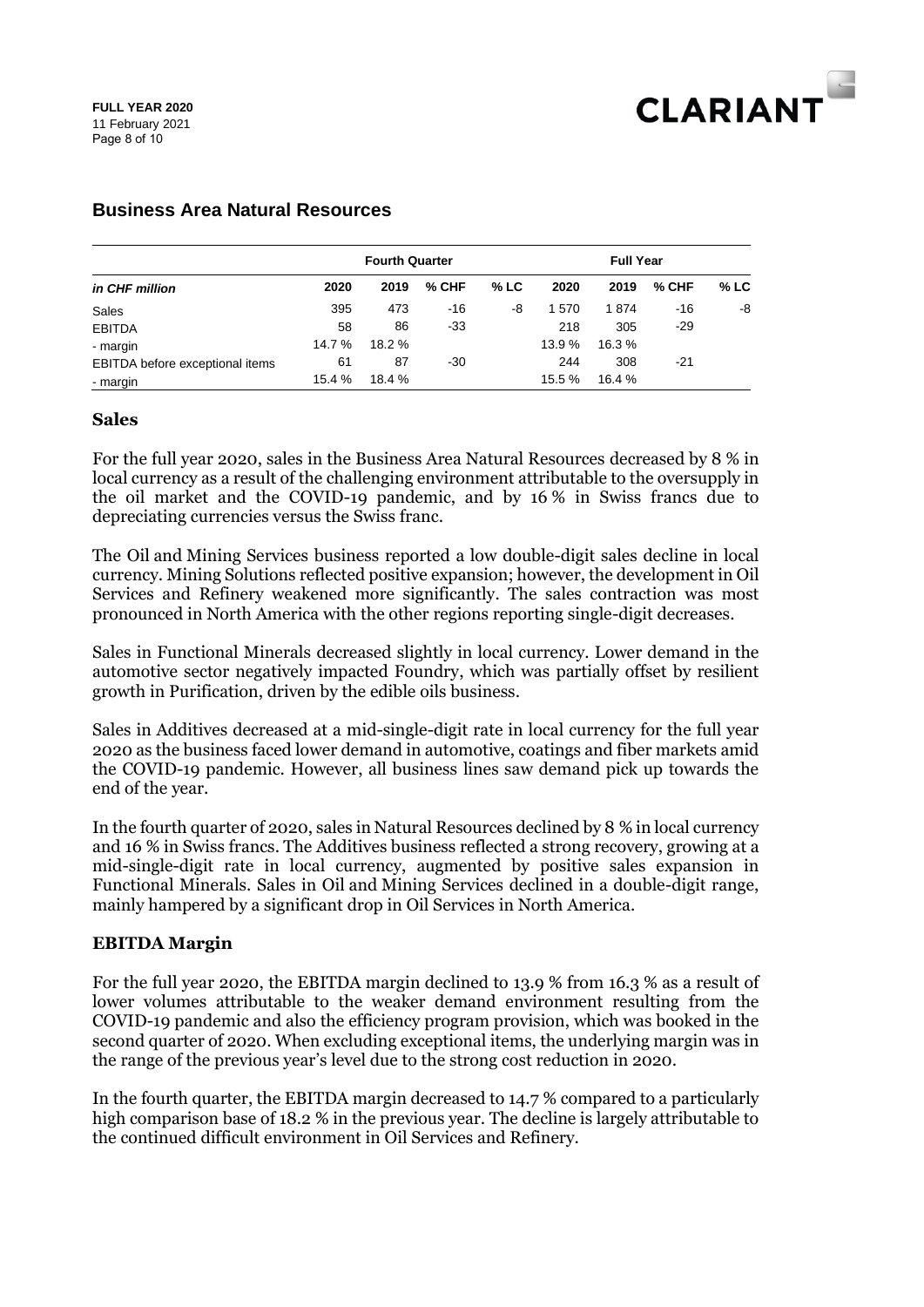

## **Clariant Insight**

Clariant was awarded the Henkel Adhesive Technologies Sustainability Award 2020 for best external partner supporting Henkel Adhesive Technologies in providing higher value, better performance and lower-environmental-footprint products and solutions. In addition, Clariant also won the 'Best Product' ICIS Innovation Award 2020 for its multipurpose additive Licocare® RBW Vita used in Plastics, Coatings and Agriculture, offering a sustainable alternative to fossil-based waxes. The ICIS Innovation Award rewards companies paving the way in product, process and sustainability innovations in the chemical industry. Both awards exemplify Clariant's commitment and ability to enable its business partners to achieve ambitious sustainability targets.

## **Discontinued Operations**

| in CHF million                  | <b>Fourth Quarter</b> |      |       |        | <b>Full Year</b> |         |       |        |
|---------------------------------|-----------------------|------|-------|--------|------------------|---------|-------|--------|
|                                 | 2020                  | 2019 | % CHF | $%$ LC | 2020             | 2019    | % CHF | $%$ LC |
| Sales                           | 200                   | 490  | -59   | -55    | 1 3 3 0          | 2 1 2 7 | -37   | $-32$  |
| <b>EBITDA</b>                   | $-59$                 | 43   | n.m.  |        | 770              | 158     | n.m.  |        |
| - margin                        | n.m.                  | 8.8% |       |        | 57.9 %           | 7.4 %   |       |        |
| EBITDA before exceptional items | 13                    | 27   | -52   |        | 141              | 203     | -31   |        |
| - margin                        | 6.5%                  | 5.5% |       |        | 10.6 %           | 9.5%    |       |        |

As part of Clariant's portfolio optimization, the Business Units Pigments and Masterbatches and the Business Line Healthcare Packaging, which operated as a part of the Business Unit Masterbatches, have been reclassified to discontinued operations since June 30, 2019.

On October 31, 2019, Clariant sold its Healthcare Packaging business to Arsenal Capital Partners. The sale of Clariant's Masterbatches business to Avient (formerly PolyOne) was completed on July 1, 2020.

## **Sales**

In the full year 2020, sales in discontinued operations decreased by 32 % in local currency and by 37 % in Swiss francs. On a like-for-like basis, excluding Healthcare Packaging sales from the full year 2019 as well as the Masterbatches sales from the second half of 2019, sales in local currency decreased only slightly by 3 % as a result of the difficult economic environment amid the COVID-19 pandemic.

In the fourth quarter of 2020, sales in discontinued operations decreased by 55 % in local currency. However, on a like-for-like basis, excluding Healthcare Packaging as well as Masterbatches sales from the fourth quarter of 2019, Pigments sales increased by 1 % in local currency, underpinned by solid expansion in Plastics.

## **EBITDA**

For the full year 2020, the EBITDA margin was positively impacted by the gain on the disposal of the Masterbatches business of CHF 765 million (before taxes) in the third quarter of 2020.

In the fourth quarter, the EBITDA margin was negatively influenced by the CHF 68 million provision for the rightsizing program.